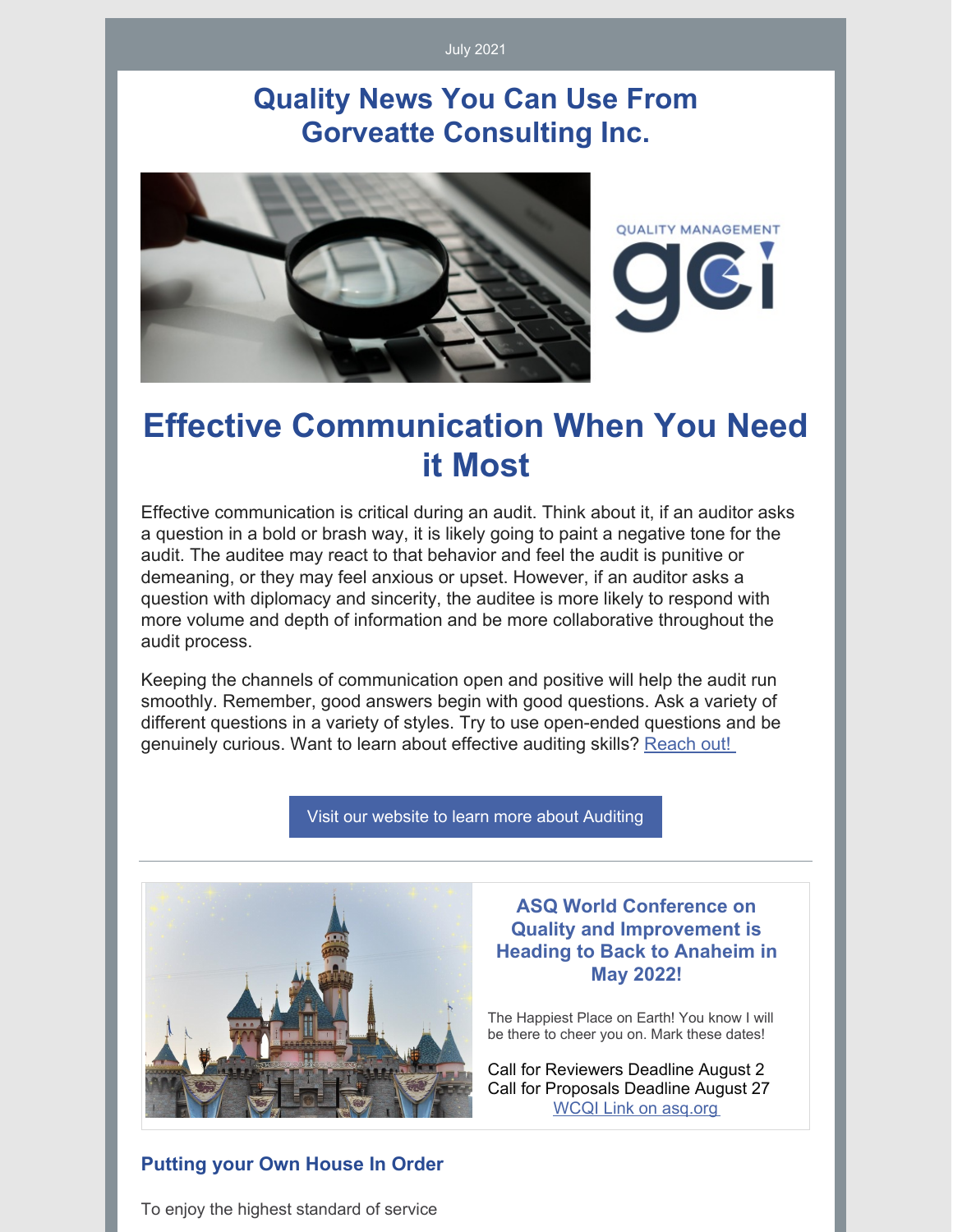superiority, and therefore, retain and grow their customer base, organizations need **motivated, engaged employees** that care about quality customer service.

We know that happy employees are productive employees. Productive employees will satisfy the customer who, in turn, will bring more business.

Organizations need to address the quality customer service issue at the root – its people. There are four main employee ingredients that are needed to blend the right amount of practical magic to create consistent quality customer service delivery. **They are communication, achievement, involvement, and participation**.



To learn more about how to 'put your own house in order' and how to provide consistent quality customer service, click here or call Susan at [902-434-9003](mailto:susan@gorveatteconsulting.com)



Are you having to prepare for your Certification Body to conduct a remote or on-site audit during these unusual times?

Hey, this stuff is hard and can be challenging at any time. Let us make it easier for you! Check out our learning sessions about Auditing in a Remote World.

Remote Audits: Worthless or Worthwhile? One Hour [Collaborative](https://www.innovationtrainer.com/a/45725/eSzfFR6p) Course (Free!)

Strategies for Remote Audit Success! [Collaborative](https://www.innovationtrainer.com/a/45481/eSzfFR6p) Training (\$49 USD session)

ASQ Western Canadian [Conference](https://www.youtube.com/watch?v=qfkPxVN5khA&t=751s) on Business Excellence Panelist (Free!)

And don't forget, "Audit Like a Leader" is [available](https://attendee.gotowebinar.com/recording/5889078149471724555) here! A recorded session ASQ Audit Division January 2021 (Free!)

### **Going back to the classroom, or not - either way, we can help! Your training, your way.**

Whether you are looking for an inhouse option, a public course, or a remote learning solution, Gorveatte Consulting Inc. has the training you